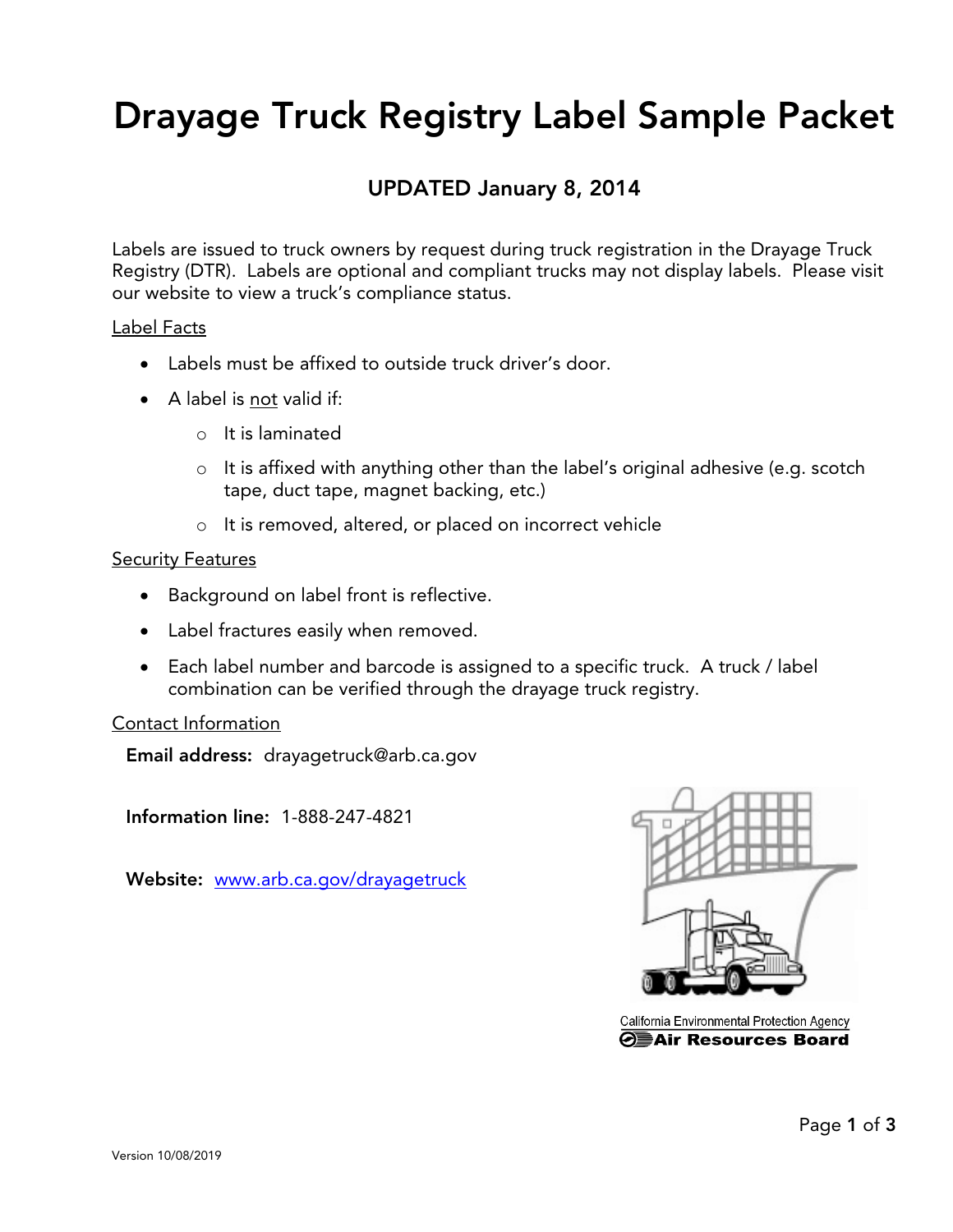# 2020 Label - GREEN

## Valid Thru December 31, 2022

This Label is valid thru December 31, 2022 to match revised requirements under both the Drayage and Truck & Bus Regulations.

Issued to trucks with engines that meet or exceed 2007 emission standards

Label number starts with '0'



# 2022 Label - GREEN

## Valid Thru December 31, 2022

This Label is valid thru December 31, 2022 to match revised requirements under both the Drayage and Truck & Bus Regulations.

Issued to trucks with engines that meet or exceed 2007 emission standards.

Label number starts with '0'